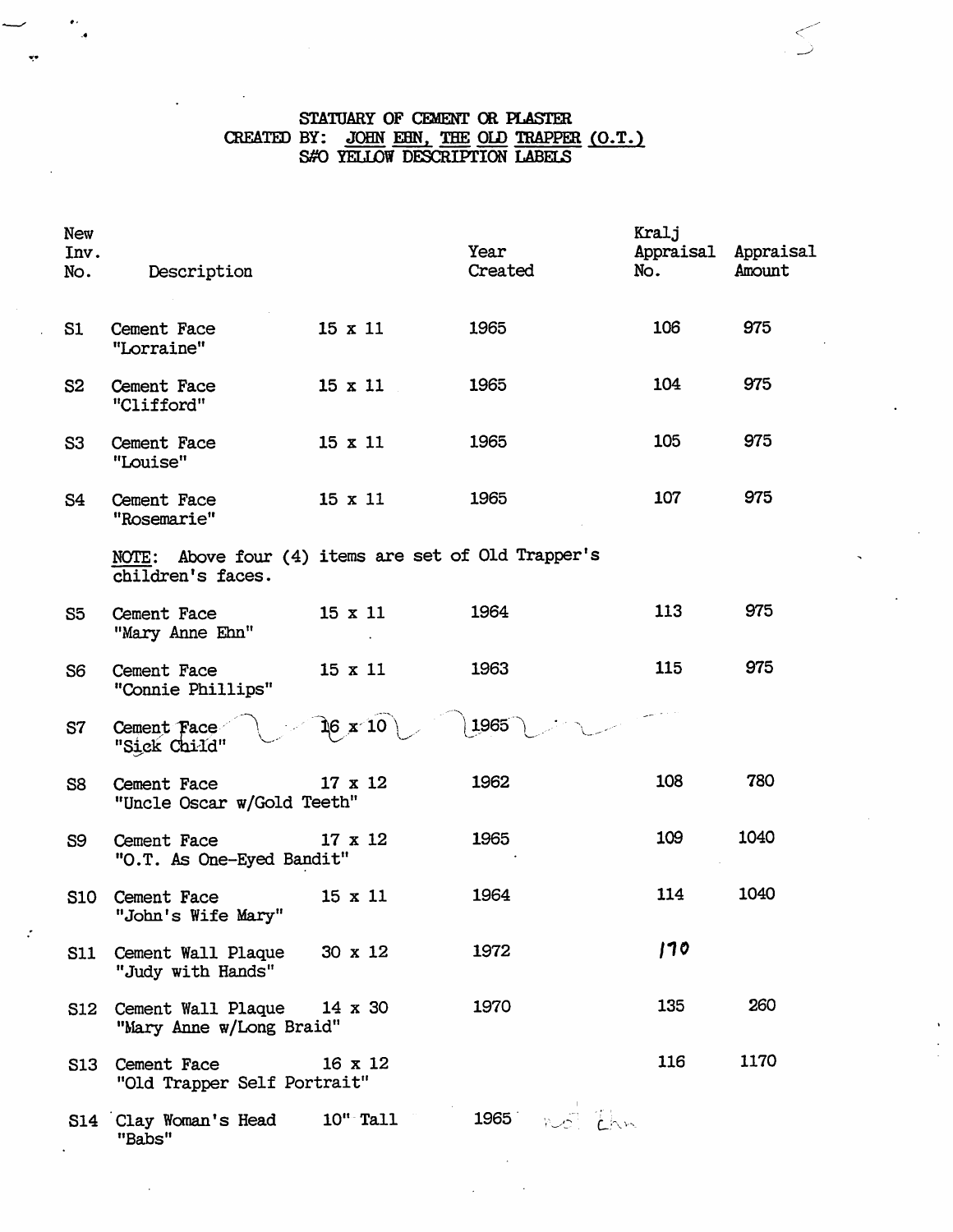| <b>New</b><br>Inv.<br>No. | Description                                                                                                        | Year<br>Created      | Kralj<br>Appraisal Appraisal<br>No. | Amount          |
|---------------------------|--------------------------------------------------------------------------------------------------------------------|----------------------|-------------------------------------|-----------------|
| S15                       | Cement Face<br>$14 \times 30$<br>"Lorraine w/Rose Braid"                                                           | 1970                 | 137                                 | 260             |
| S16                       | Plaster Bust<br>"King\of the Trappers"                                                                             | Bought Frans<br>1964 |                                     | has hands juins |
| S17                       | Plaster Bust<br>"Fur 'Quéen"<br>Mother                                                                             | 1964                 |                                     |                 |
| S18                       | Judy w/Long Braid<br>14 x 36                                                                                       | 1972                 | 136                                 | 260             |
| S19                       | $16 \times 24$<br>Cement Face<br>"Carmen Miranda"                                                                  | 1972                 |                                     |                 |
| <b>S20</b>                | 11 Cast Painted Feet<br>- Steve Green <sup><math>\hat{\phi}</math> 10</sup><br>2 Child Faces<br>こうく<br>- Steve Red | 1969                 |                                     |                 |
| S21                       | 9 Cast Painted Hands<br>$\sqrt{3}$<br>3 Arms w/Hands                                                               |                      |                                     |                 |
| <b>S22</b>                | 20 x 30<br>Cement Face<br>"Louise w/Long Braids"                                                                   | 1970                 | 138                                 | 260             |
| <b>S23</b>                | Cement Circular Plaque 18" Dia.<br>"Judy & Guns"                                                                   | 1970                 | 117                                 | 455             |
|                           | S24 Lifesize Cement Bust<br>"Mary Esther" (O.T. Wife)                                                              | 1968                 | 161                                 | 2080            |
|                           | S25 Lifesize Cement Head on Metal Base<br>"John Ehn Self-Portrait"                                                 | 1965                 | 26                                  | 1950            |
|                           | S26 Lifesize Grey Cement Bust of O.T.<br>30" High<br>#2                                                            | 1970                 | 23                                  | 1560            |
|                           | S27 Lifesize Grey Cement Bust of O.T.<br>28" High<br>#1                                                            | 1970                 | 13                                  | 1300            |
|                           | S28 Lifesize Painted Cement Bust<br>"John Ehn" (Companion of #24)                                                  | 1968                 | 162                                 | 2080            |
| <b>S29</b>                | Cement Face Plaque $15 \times 11 \times 5$<br>"Nameless-Girl"<br>Unknown                                           | 1970                 | 120                                 | 910             |
| <b>S30</b>                | Cement Lifesize Bust 40" Tall<br>"Buxom Blonde"                                                                    | 1967                 | 163                                 | 2080            |
| <b>S31</b>                | Legs Mounted w/Cement 24 x 24                                                                                      | 1970                 |                                     |                 |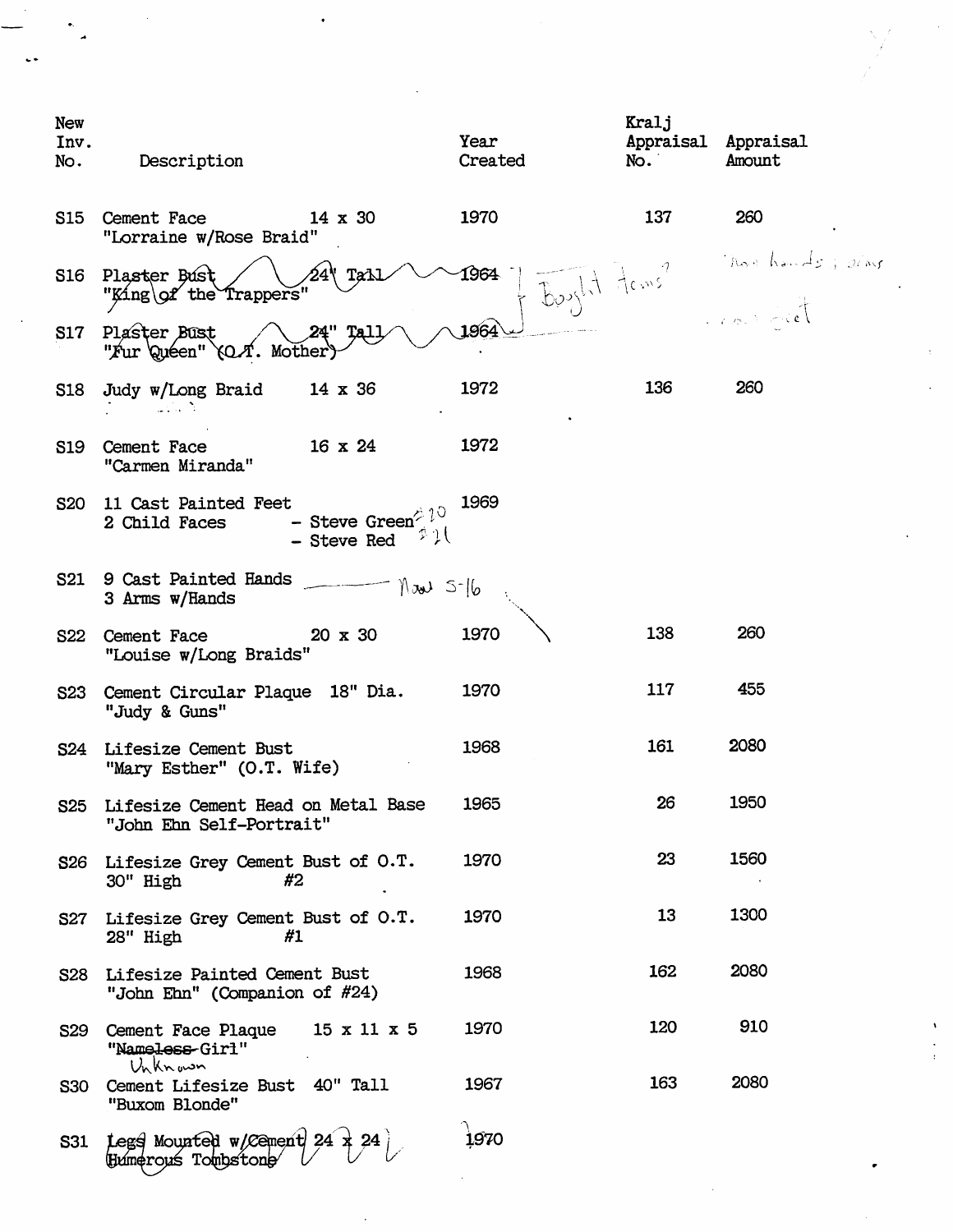# OLD TRAPPESS CREATIONS ORANGE DESCRIPTION LABELS NON STATUARY, ASSEMBLAGES, MEMORY BOARDS, ETC.

| New<br>Inv.<br>No. | Description                                                                                  | Year<br>Created | 1989<br>Appraisal<br>No. | Appraisal<br>Amount |
|--------------------|----------------------------------------------------------------------------------------------|-----------------|--------------------------|---------------------|
| OT1                | Stuffed Frog on Wood Base<br>"Hondo"<br>24" Circle                                           | 1960            |                          |                     |
|                    | OT2 Fish Head on Wood Base<br>$15 \times 15 \times 6$                                        | 1961            |                          |                     |
|                    | OT3 Large Fish Head on Wood Base<br>18 x 18 x 24<br>$2c_2^{\prime\prime}$                    | 1961            | 119                      | 130                 |
|                    | spriled tongue<br>OT4 Objects painted by Old Prapper-<br>Indian Face - Mosaic Bowl - Pitcher | 1962            |                          |                     |
|                    | OT5 Large Box Containing 20 "Indian"<br>Clubs, Spears, etc., Made by O.T.                    | 1960-70         |                          |                     |
|                    | OT6 Coiled Rattlesnake on Board<br>18" Diameter                                              | 1963            | 112                      | 325                 |
| OT7                | (500 cet Head)<br>(Gougar-Head) on Carved Board<br>16" Diameter                              | 1971            |                          |                     |
|                    | OT8 (Included with OT11)                                                                     |                 |                          |                     |
| OT9                | <b>Large Painting</b>                                                                        | 1961            |                          |                     |
|                    | OT10 6 Large Photo & Picture Boards                                                          | 1962            |                          |                     |
|                    | OT11 Large Box w/13 Photo Boards<br>and Pictures and 7 Bibles                                | 1962            |                          |                     |
|                    | OT12 Badger Board w/Indian Document<br>24 x 30<br>on Hide                                    | 1966            |                          |                     |
|                    | OT13 Memory Board w/Small Animal<br>Head & Skin<br>$15 \times 40$                            | 1973            | 124                      | 845 $\vee$          |
|                    | OT14 Memory Board w/Skunk Hide<br>and Skull<br>$25 \times 35$                                | 1973            | 102                      | $1560 -$            |
|                    | $_{(1)}$ $\sim$ OT15 Memory Board All Golden Tones<br>$15 \times 30$                         | 1975            | 132<br>125               | $130 -$             |
|                    | OT16 Memory Board mostly Knives<br>$15 \times 36$                                            | 1970            |                          | $260 -$             |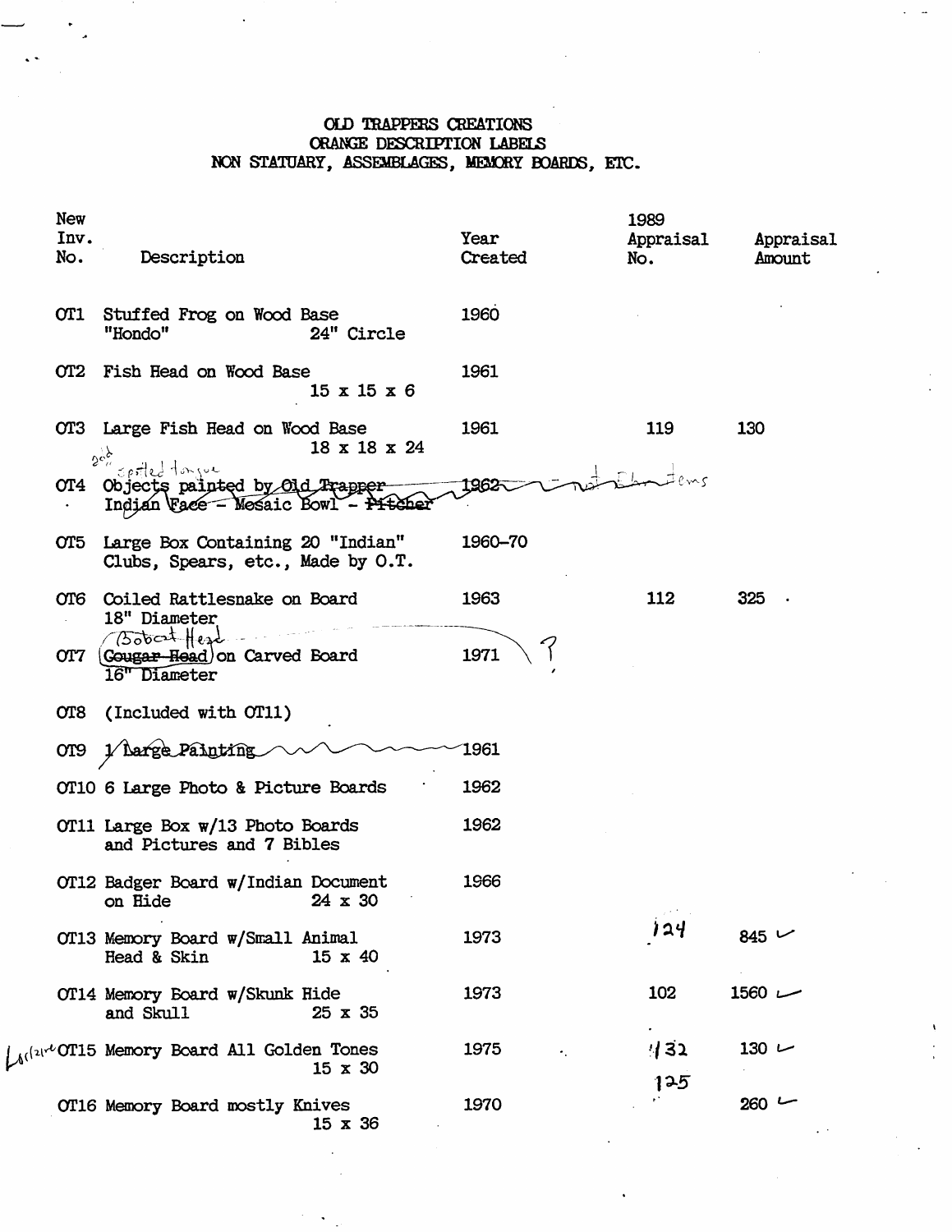|     | <b>New</b><br>Inv.<br>No. | Description                                                                                                              |                | Year<br>Created | 1989<br>Appraisal Appraisal<br>No. | Amount        |
|-----|---------------------------|--------------------------------------------------------------------------------------------------------------------------|----------------|-----------------|------------------------------------|---------------|
|     |                           | OT17 Memory Board w/Ivory Pirate Gun                                                                                     | $20 \times 48$ | 1969            | 121                                | 1430          |
|     |                           | OT18 Memory Board w/Deer Horns<br>and Big Gun                                                                            | 30 x 40        | 1970            | $\mathbf{r}$<br>$\sim 10^{11}$     | 650           |
|     |                           | OT19 Memory Board                                                                                                        | $30 \times 40$ | 1971            | 103                                | 1430          |
| # ( |                           | Ad <sup>2, OT20 Memory Board</sup><br><b>w/Paint Brush &amp; Obsidian</b>                                                | $20 \times 20$ | 1972            |                                    |               |
|     |                           | OT21 Memory Board w/Red<br>Leather & Snakeskin                                                                           | $12 \times 60$ | 1971            | 127                                | 390           |
|     |                           | OT22 Small Board w/Fishnet 12 x 60<br>& Obsidian                                                                         |                | 1970            | 130                                | 130           |
|     |                           | OT23 Memory Board w/Guns 24 x 50<br>& Snake Cane                                                                         |                | 1968            | $\cdot$ 129                        | 975           |
|     |                           | OT24 Small Board<br>Resin & Fishnet                                                                                      | $12 \times 40$ | 1970            | 128                                | 260           |
|     |                           | 0T25/4 Large Portraits<br>$of'$ or and Mary                                                                              |                | 1965(?)         |                                    |               |
|     |                           | OT26 Memory Board<br>w/Pighead & Sword                                                                                   | $35 \times 40$ | 1967            | 118                                | $1300 \, \nu$ |
|     |                           | OT27 1 Mounted Stingray,<br>1 "Face Steve" & Horsenail Plaque                                                            | $10 \times 12$ | 1969            |                                    |               |
|     |                           | OT28 Coyote Rug w/Red &<br>& Green Felt Back                                                                             | $30 \times 60$ | 1962            |                                    |               |
|     |                           | OT29 1 Fox & 1 Skunk Rugs<br>Red & Green Felt Back                                                                       |                | 1963            |                                    |               |
|     |                           | OT30 Large Boarhead & Rug<br>Red & Green Felt Back                                                                       |                | 1964            |                                    |               |
|     |                           | OT31 21 "Memory Bottles" Large Real down<br>Jars Filled w/Memorabilia                                                    |                | 1974            |                                    |               |
|     |                           | OT31A Large Box Containing Objects<br>$f$ pón Front of Office $\vdash$ Spowshoes,<br>Ski Poles, Spears, etc. (25 Pieces) |                | 1960            |                                    |               |
|     |                           | OT32 5/Memory<br>\Bottles                                                                                                | (As above      | 1974            |                                    |               |

 $\mathcal{L}_{\mathcal{C}}$ 

 $\mathbb{R}^2$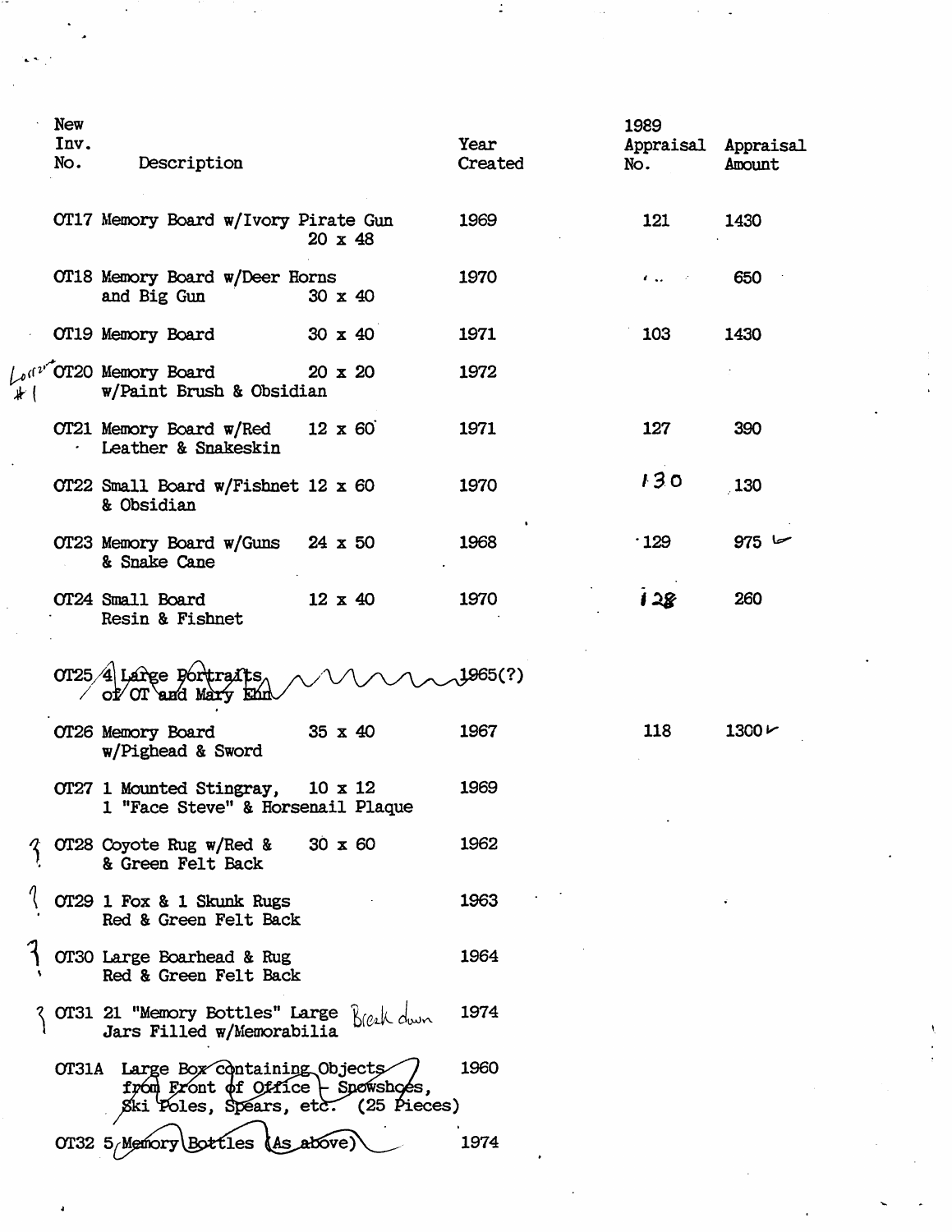| New<br>Inv.<br>Description<br>No.                                                    | Year<br>Created | 1989<br>Appraisal Appraisal<br>No. | Amount              |
|--------------------------------------------------------------------------------------|-----------------|------------------------------------|---------------------|
|                                                                                      | 1               |                                    |                     |
| Crisscrossed Knives 25 x 30<br><b>OT32A</b><br>OT Created                            | 1964            |                                    |                     |
| OT33 Hanging Door Divider Strings<br>Made of Shells & Plastic from<br>OT Dining Room | 1969            |                                    |                     |
| OT33A Small Stuffed Peopary                                                          | 1963            |                                    |                     |
| OT34 Large Pegcary (Stuffed)<br>w/Baby Peccary                                       | 1964            |                                    | $\frac{2}{\lambda}$ |
| CT35 Gun & Knife Board on Beam<br>$11''$ x 3" x 13'                                  | 1970            | 179                                | 1300                |
| $12''$ x $15'$                                                                       | 1969            | 62                                 | 1300                |
| OT36 Large Knife Board                                                               | 1968            | 179                                | 1300 $\sqrt{3}$     |
| OT37 Large Knife & Gun Board<br>$12' \times 15'$                                     |                 |                                    |                     |
| OT38 20' Long Knife & Gun Board                                                      | 1969            | 126                                | 2600                |
|                                                                                      | 1968            | 181                                | 650                 |
| OT39 Long Knife & Gun Board on<br>Heavy Plank                                        |                 |                                    |                     |
| OT40 Huge 6' Long Cement & $\bigcup_{v \in \mathfrak{F}} t e$<br>Z<br>Iron Gun       | 1968            |                                    |                     |
| OT41 7' Papermache Totem Pole<br>Altered & Painted by OT<br>(In RMF Gar)             | 1970            |                                    |                     |
| OT42 Signs made by OT $\bigcup_{0 \leq i \leq l} c$                                  | 1963            |                                    |                     |
| OT43 Big Bear Board                                                                  | 1968            | 134                                | 4550                |
| OT44 Photo Montage                                                                   | 1960            |                                    |                     |
| OT45 Photo Montage                                                                   | 1960            |                                    |                     |
| OT46 "Outside" Board of Guns<br>$40 \times 50$                                       | 1964            | 140                                | 1040                |
| OT47 "Outside" Board of Guns<br>36 x 70                                              | 1964            | 141                                | 1170                |
| OT48 Huge L-Shaped Gun & Deer Horn<br>Outside Exhibit                                | 1964            |                                    |                     |
| પ્યુ<br>OT49 Trapper Figure w/Shelter<br>60 x 60 x 72                                | 1965            | 139                                | 1040                |

 $\frac{1}{4}$ 

Ŷ,

 $\ddot{\phantom{a}}$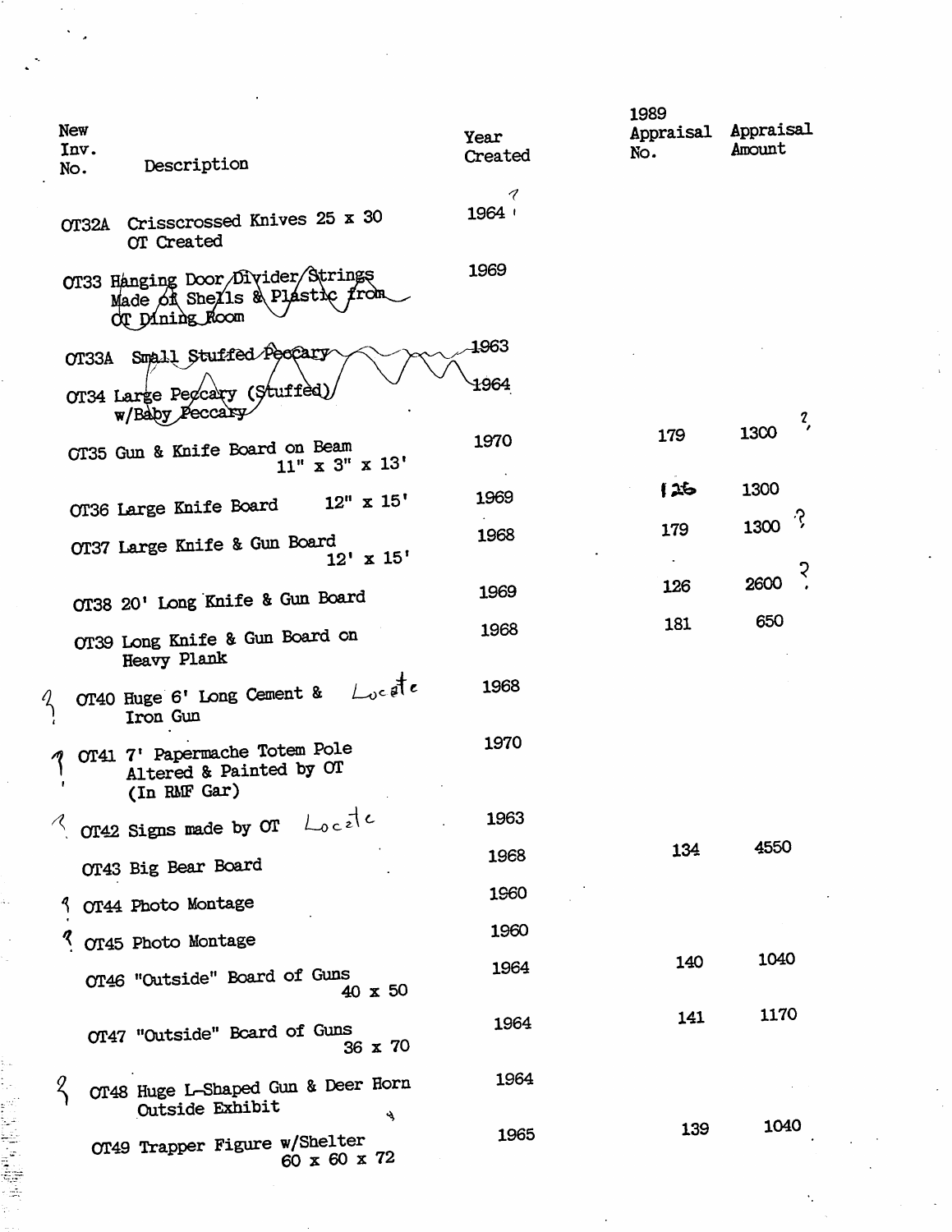|                      | <b>New</b> |                                         |                |         | 1989                |            |  |
|----------------------|------------|-----------------------------------------|----------------|---------|---------------------|------------|--|
|                      |            |                                         |                | Year    |                     |            |  |
|                      | Inv.       |                                         |                |         | Appraisal Appraisal |            |  |
|                      | No.        | Description                             |                | Created | No.                 | Amount     |  |
|                      |            |                                         |                |         |                     |            |  |
|                      |            |                                         |                |         |                     |            |  |
|                      |            | OT50 Yellow Board w/Cougar Pelt &       |                | 1965    |                     |            |  |
|                      |            | Red Indian Painting $50 \times 60$      |                |         |                     |            |  |
|                      |            |                                         |                |         |                     |            |  |
|                      |            | OT51 Memory Board with Hearts,          |                | 1968    | 160                 | 1950 $\nu$ |  |
|                      |            | Horseshoes & Eyeglass Case              |                |         |                     |            |  |
|                      |            |                                         |                |         |                     |            |  |
|                      |            |                                         |                |         |                     | 165        |  |
|                      |            | OT52 Small Board w/Rifle and Sea Shells |                | 1968    |                     |            |  |
|                      |            |                                         | 28 x 28        |         |                     |            |  |
|                      |            |                                         |                |         | 122                 |            |  |
|                      |            | OT53 Large Memory Board                 | 40 x 70        | 1967    |                     | $2340 \nu$ |  |
|                      |            | $w/$ epees and snakes                   |                |         |                     |            |  |
|                      |            |                                         |                |         |                     |            |  |
|                      |            | OT54 Board w/Rifles and                 | 28 x 55        | 1969    | 10 I                | 3250       |  |
|                      |            | Horseshoes                              |                |         |                     |            |  |
|                      |            |                                         |                |         |                     |            |  |
|                      |            |                                         |                | 1967    |                     |            |  |
|                      |            | OT55 6' Long x 5" Board w/ Snake Skin   |                |         |                     |            |  |
|                      |            |                                         |                |         |                     |            |  |
|                      |            | OT56 4' Long x 5" Wide Board            |                | 1967    |                     |            |  |
|                      |            | w/Snakeskin                             |                |         |                     |            |  |
|                      |            |                                         |                |         |                     |            |  |
|                      |            | OT57 Beaver Skin Board w/Tree Branch    |                | 1968    |                     |            |  |
| $\ddot{\phantom{1}}$ |            | Frame                                   |                |         |                     |            |  |
|                      |            |                                         |                |         |                     |            |  |
|                      |            | OT58 Photo Board w/Many                 | $15 \times 48$ | 1960    |                     |            |  |
|                      |            |                                         |                |         |                     |            |  |
|                      |            | Family Photos                           |                |         |                     |            |  |
|                      |            |                                         |                |         |                     |            |  |
|                      |            | OT59 Photo Boards w/Guns                | 28 x 60        | 1961    | 123                 | 975        |  |
|                      |            | on Frame                                |                |         |                     |            |  |
|                      |            |                                         |                |         |                     |            |  |
|                      |            | OT60 Gun & Knife Board                  | $15 \times 48$ | 1968    |                     |            |  |
|                      |            | on 2" x 12" Beam                        |                |         |                     |            |  |
|                      |            |                                         |                |         |                     |            |  |
|                      |            | OT61 3 Coconut Heads on Pitchfork       |                | 1968    |                     |            |  |
|                      |            | Basé w/Hats                             |                |         |                     |            |  |
|                      |            |                                         |                |         |                     |            |  |

 $\label{eq:2.1} \frac{1}{\sqrt{2}}\int_{\mathbb{R}^3}\frac{1}{\sqrt{2}}\left(\frac{1}{\sqrt{2}}\right)^2\frac{1}{\sqrt{2}}\left(\frac{1}{\sqrt{2}}\right)^2\frac{1}{\sqrt{2}}\left(\frac{1}{\sqrt{2}}\right)^2.$ 

 $\mathcal{L}_{\text{max}}$  , where  $\mathcal{L}_{\text{max}}$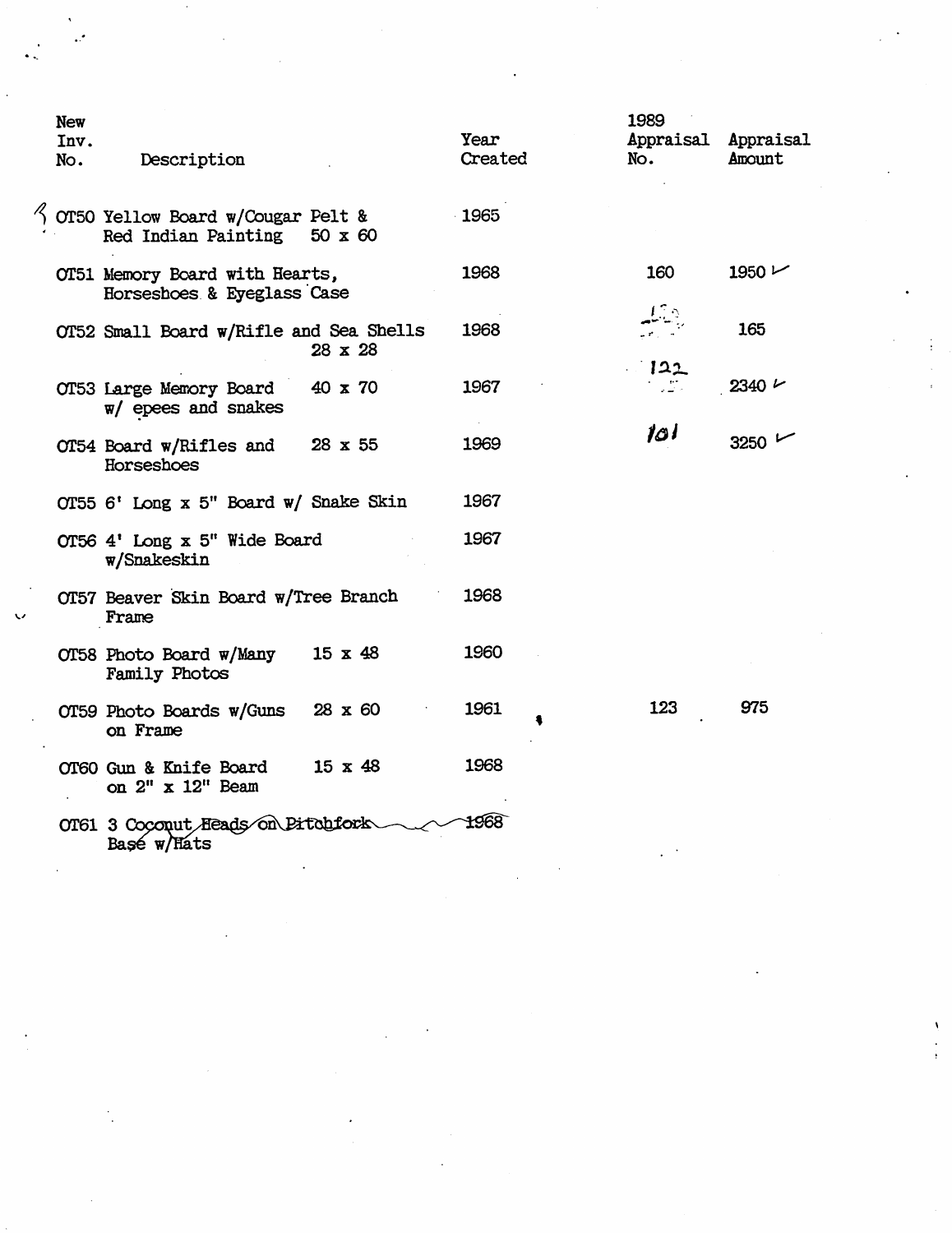### COLLECTABLES - ANTIQUES PINK LABELS

New

Inv. No. Description

- C1 39 Small Kitchen Utensils Mashers, Rolling Pin
- C<sub>2</sub> 23 Small Hand Tools
- C3 Box of Small Collectables From Show Case in Front of Office
- C4 Glass Butter Churn, 4 Other Items
- C5 2 Very Old Damaged Chinese Drums 12" Dia., 1 Carved African Mask
- C6 3 Antique Irons 2 Steam, 1 Sadiron
- C7 Large Kerosene Lamp, Wood Liquor Bottles, Crociks, Misc. China Items
- C8 1 Pair High Button Shoes, 2 Ladies Shoes Mismatched
- $C9$  Brown Walnut Cabinet 30 x 48 x 10 Full of Curio Items it had in Office, Tiny Totem Poles, Bead Purses, etc.
- C10 Coffee Mill, Dental Tools, Misc. Small Items
- C11 Box of Glass Items from Office and Showcase
- C12 Small Items from Outside Show Cases
- C13 Small, Better Items from Outside Decorations
- C14 Box Small Woods Items from Show Case

NOTE: The following items are stored together in left side of shed by tall gun boards.

C15 5' Tall Wood Trunk with Carved Snake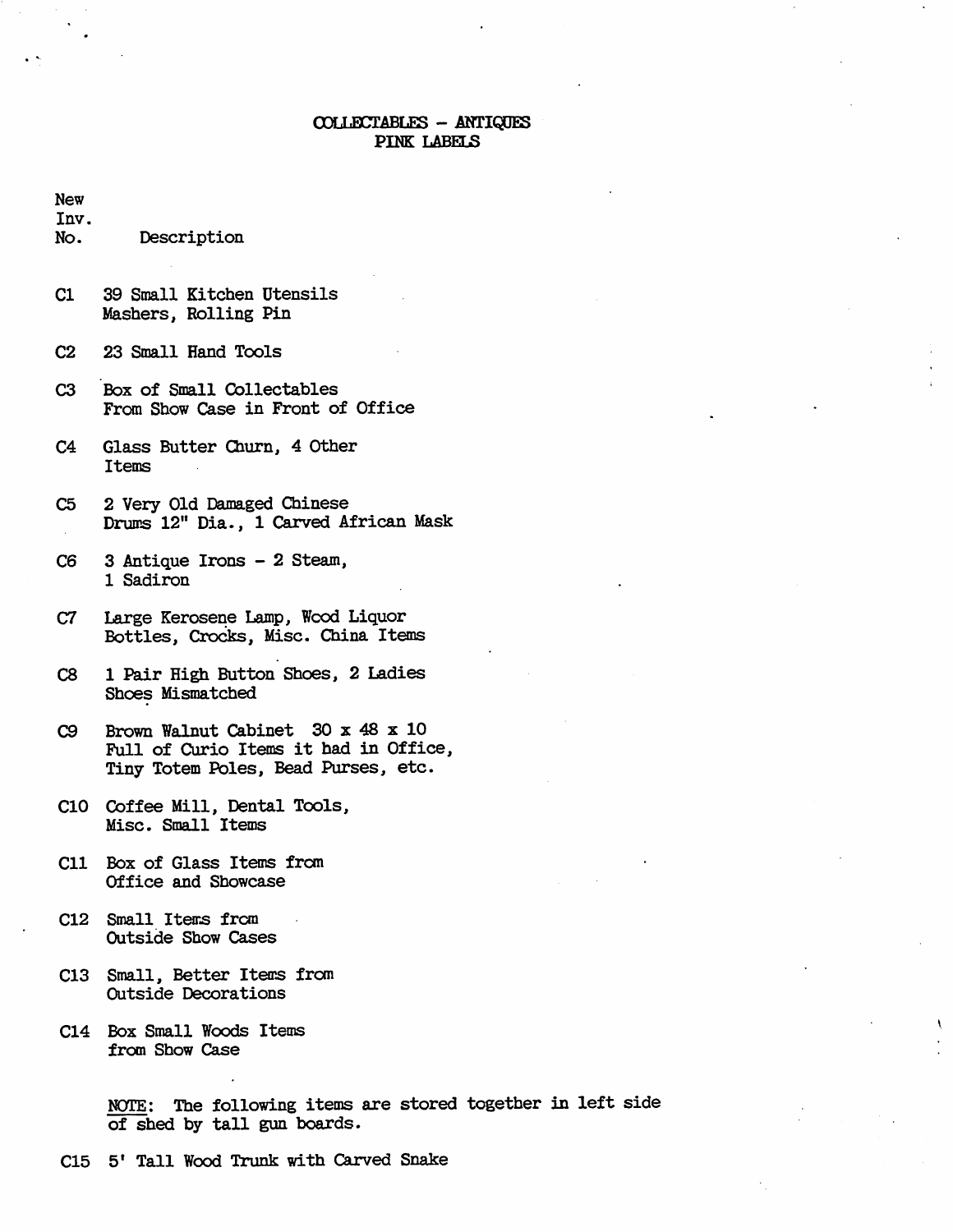New Inv. No. Description C16 Milk Can C17 Cream Can  $C18$  (Listed as OT Item 61) C19 Small Moonshine Still Mounted on Board C20 Large Native "Twig" Basket C21 Large Wooden Barrel Full of Long Handles Tools, Approx. 20 Antique C22 Triton Type Deep Sea Harpoon C23 2 Fencing Masks  $C24$  White Box  $36''$  x  $36''$  Full of Large Kitchen Items - Huge Pot, French Fryer, Lumber Camp Fry Pans C 25 35-Gal. Aluminum Pot Full of 63 Antique Tools & Bits C26 2 Antique Scrub Buckets (Behind Barrel) C27 Antique Square Wash Tub Full of 40 Pieces Kitchen Utensils C28 Long Box w/2-22 Rifles, 2 Created Knives, 2 WWI Army Sabres C 29 8 Knives & Swords in Long Box

- C30 2 Real Horse Hair Ropes
- C31 Big Copper Coffee Maker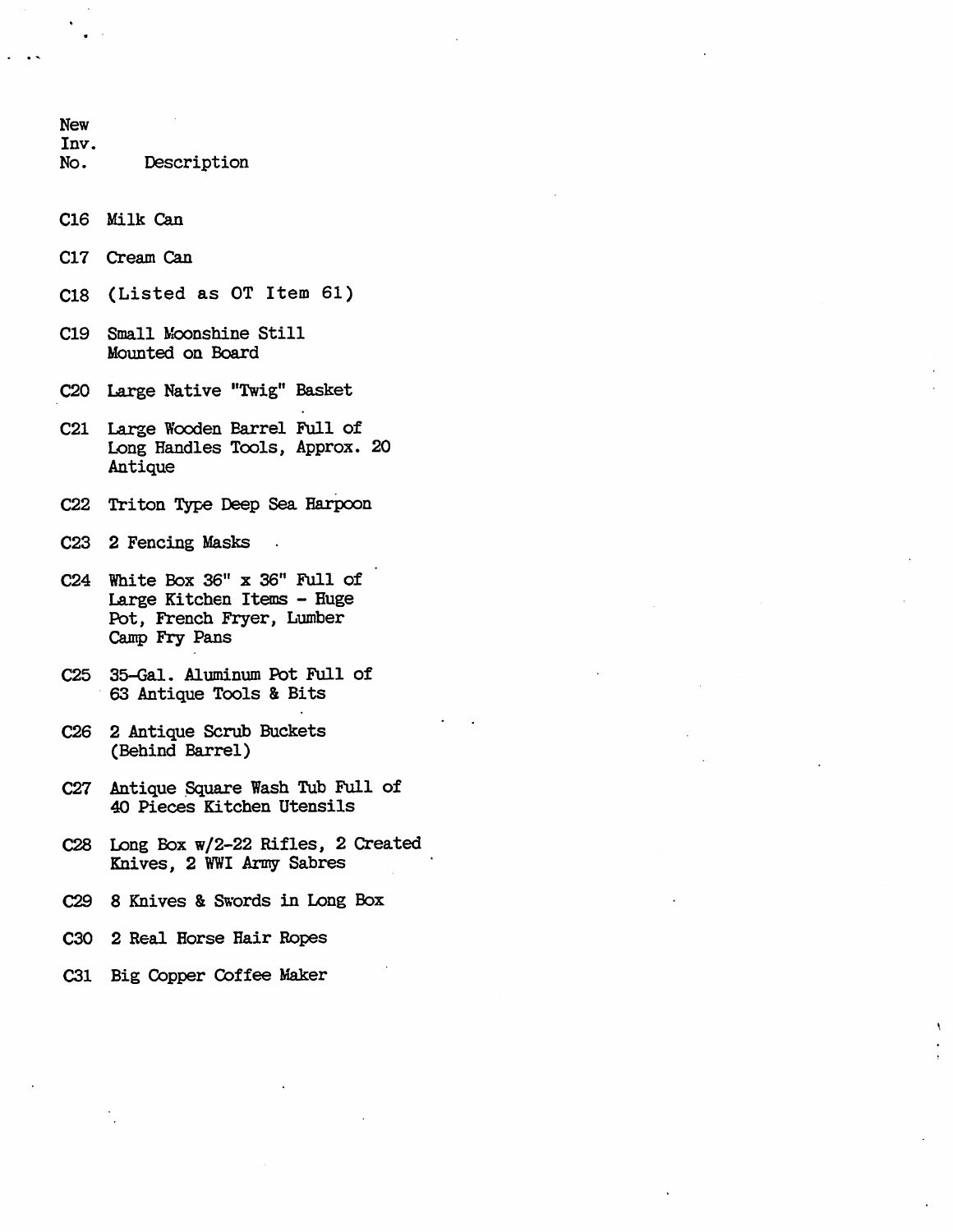#### MISCELLANEOUS ITEMS

40" x 9' Long Glass & Wood Case w/Glass Shelves

2 Large Sets of Bull Horns

Elk Head, Stuffed

Moose Head, Stuffed

Deer Head, Stuffed

Huge Pair Elk Horns

Sea Turtle Shell, Large

 $14"$  x 8' Glass Front Display Board

Miscellaneous Horns

Approximately 20 Pieces of Leather & Fur Clothing Created under OTs Supervision Consisting of: 1 2-Piece Leather "Mountain Man" Outfit 1 2-Piece Red Leather Pants & Vest Fur Hats A Fur Vest Leather Moccasins & Much More